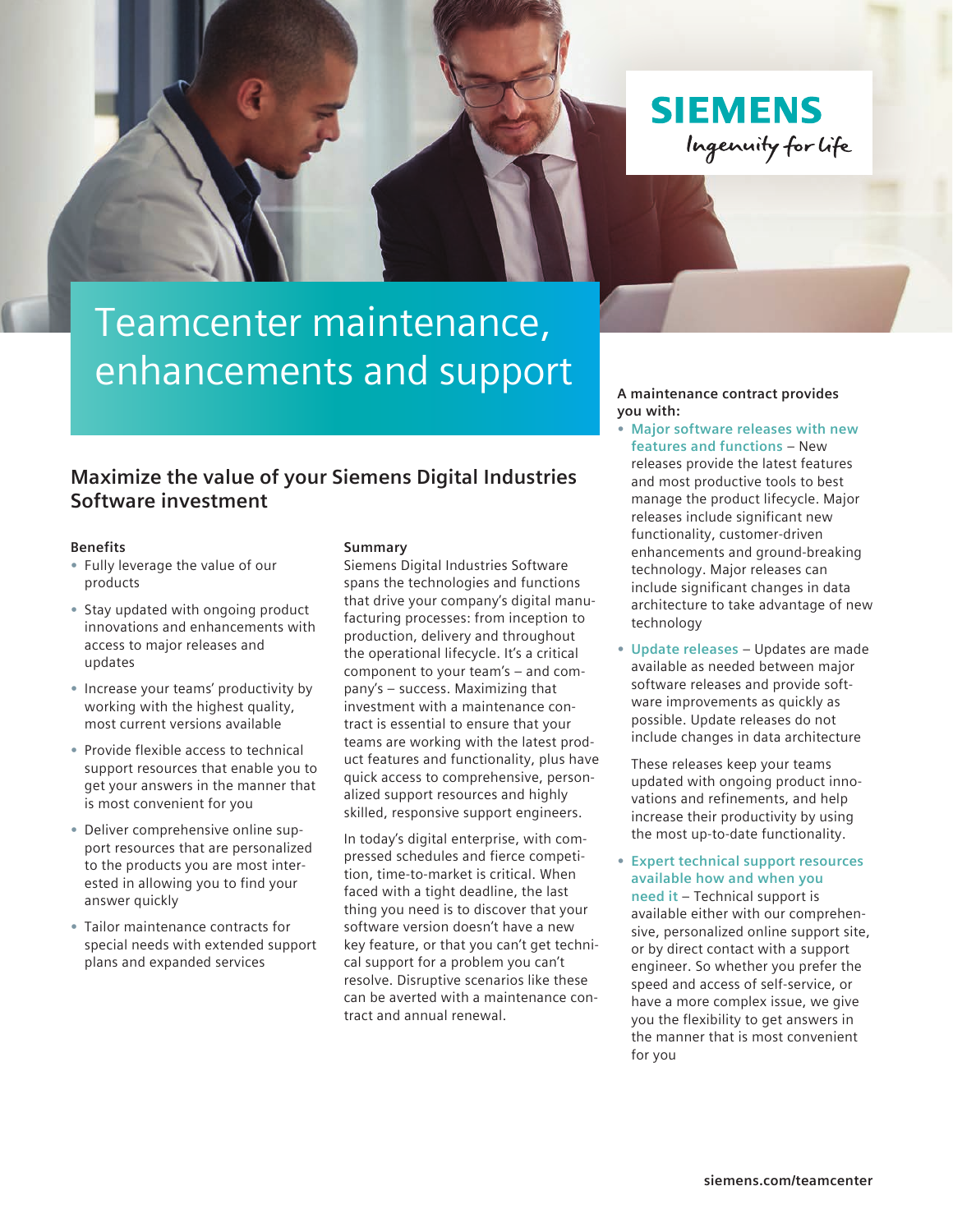## Teamcenter maintenance, enhancements and support



**Our online support** site offers anytime, anywhere access so you can find your answer quickly. Whether you need to search the knowledge-base, troubleshoot technical issues, download software and licenses, access documentation, or manage your support cases – our support site provides a personalized and customized experience with instant accessibility.

**Phone-based support** is also available. Our global network of highly skilled support engineers possess detailed knowledge of our products built over years of experience and industry practice. This expertise enables them to quickly understand, investigate and resolve your questions.

**• Regular technical communications** to notify you about the latest knowledge-base articles and product announcements tailored to your products or topics of interest. We offer several email communications to help

keep you informed about the latest technical content and special opportunities focused on the products you use. It's another way to keep you up-to-date and productive

- **• Support forums** are available where you can ask, learn, share and connect with thousands of other users from around the world. These popular forums provide another way to expand your product and industry knowledge by getting first hand insight from highly experienced users and our technical staff. Plus, it gives you an opportunity to share your expertise with others
- **• Submit product enhancement ideas**  that can be voted on by other customers and reviewed by our technical staff to help ensure our products continue to meet your needs. We actively encourage our customers to submit product enhancement ideas, many of which become important additions to new releases and enhancements

#### **Additional support options and services**

Our maintenance contract offers comprehensive features to keep your teams at their most productive. But in some cases, additional support is needed (special restrictions apply).

For these situations, our maintenance contracts can be extended with special support plans and optional expanded services. These options can be purchased together or separately, allowing flexibility in delivering resources and services to meet your unique requirements.

- **• Support plans** For increased efficiencies and a more productive work environment, our Silver and Gold plans offer extended support hours, increased response commitments and other features that can be tailored to your needs
- **• Premium Support Services** These expanded services deliver a personalized and focused approach. A resource to orchestrate and coordinate complex support management activities across your organization or a technical specialist with in-depth knowledge of your products and environment to address and resolve technical issues can enhance your support plan